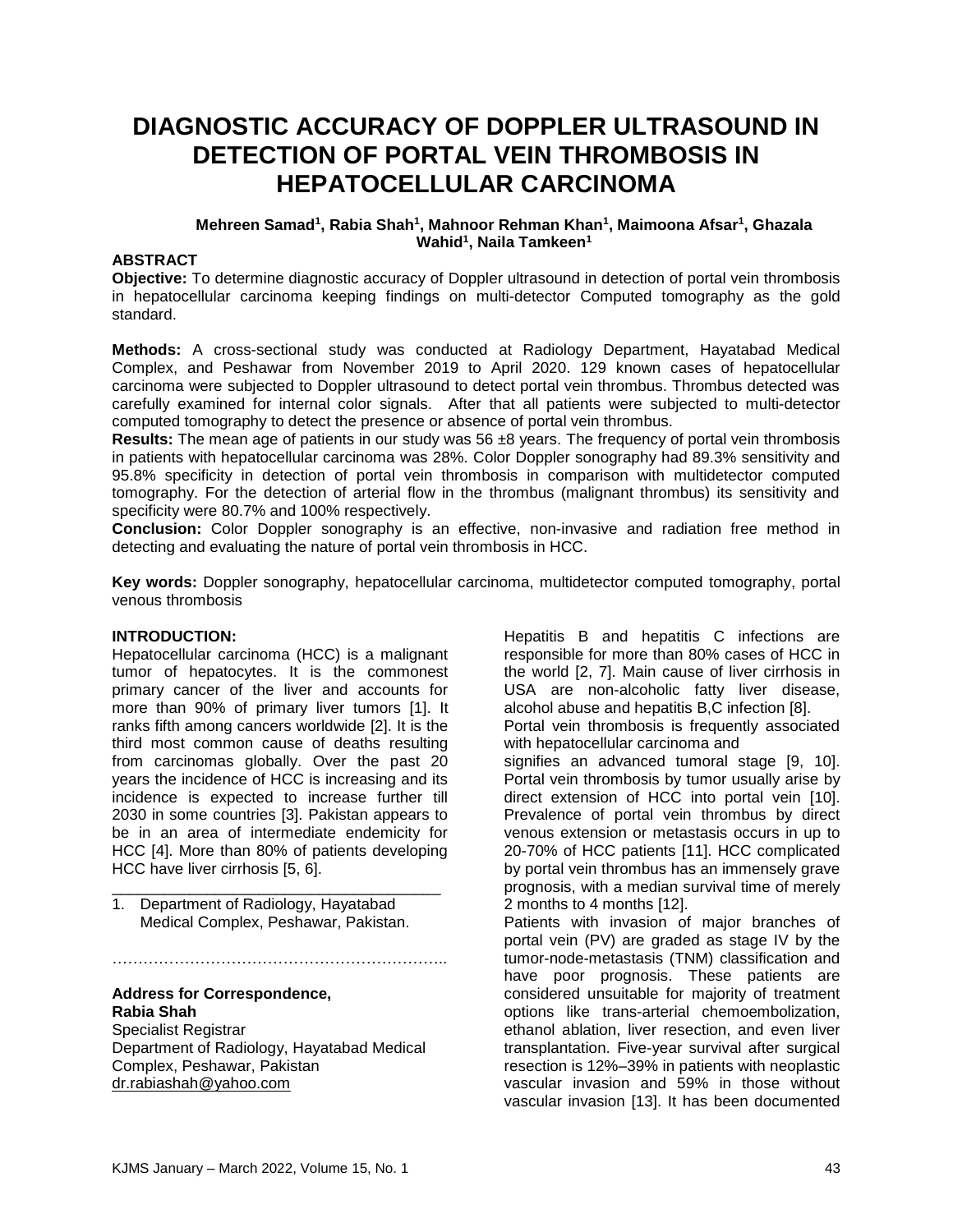that advanced hepatocellular carcinoma are treated aggressively by hepatic resection or transplantation, malignant tumor thrombus is still considered extremely significant predictor of tumor recurrence in patients selected for liver transplantation. In order to determine the treatment plan, morbidity and mortality it is of paramount significance to detect bland portal vein tumor thrombus in patients with HCC, especially in patients meeting the Milan criteria for liver transplant [\[14\]](#page-4-13).

Ultrasound is used as first line radiological investigation to detect PVT. Thrombus appears on ultrasound as solid intraluminal material with hypo-, iso-, or hyperechoic echogenicity [\[15\]](#page-4-14). Color doppler sonography shows blood flow and local hemodynamics in various organs. On Doppler spectral ultrasound the visualization of arterial waveforms pattern in a thrombus is regarded a very specific indicator of neoplastic thrombus. The diagnostic sensitivity of Doppler ultrasound for the detection of portal vein thrombus in HCC reaches up to 78.6% and specificity reaches up to 100% [\[16\]](#page-4-15). In another study the sensitivity and specificity of Color doppler ultrasound was 89.3% and 95.8% respectively in the detection of portal vein thrombosis [\[17\]](#page-4-16). CT detects PVT by detecting an intraluminal material and enhancement of the thrombus. In case of hepatocellular cancers, enhancing expansile PVT is indicative of malignant thrombus. CT is highly effective in detection and staging of hepatocellular carcinoma [\[18\]](#page-4-17). The sensitivity and specificity of CT in detection of thrombus in portal vein, in hepatocellular carcinoma is 86-100% and 100% respectively [\[2\]](#page-4-1).

In Pakistan there is a surge in incidence of HCC due to an alarming increase in number of cases of hepatitis B and C. The management of HCC is directly dependent on PVT. Ultrasound is an easily available, cost effective and readily performed modality. The rationale of my study is to assess the diagnostic accuracy of color doppler sonography in evaluation of portal venous system in HCC keeping findings on multidetector computed tomography as gold standard. To our knowledge very limited data is available on this research topic in our region. Availing such evidence will help in planning of better medical strategies to deal with such cases and help them manage in a better way to obtain the required results.

## **MATERIALS AND METHODS:**

A Cross-sectional study was conducted at Radiology department, Hayatabad Medical Complex, Peshawar from November 2019 to April 2020. Non-probability sampling technique was done. Both male and female patients with age more than 15 years were included. Diagnosed cases of fine needle aspiration cytology proven cases of HCC were included in the study. Patients with portal vein thrombosis of etiologies other than HCC like were excluded. The study was conducted after approval from hospital's ethical and research committee. All patients were subjected to doppler ultrasound to detect portal vein thrombus, if a thrombus was detected, it was vigilantly analyzed for color signals. Afterwards doppler spectral ultrasound was performed. Then all patients were subjected to multidetector CT to detect the presence or absence of portal vein thrombus. All the Doppler ultrasonic procedures and CT reporting were done by same consultant radiologist having minimum of 7 years of experience. The abovementioned information including name, age, and gender were recorded in a pre-designed proforma. All the analysis was done in SPSS 20. On doppler sonography portal vein thrombus appears as solid intraluminal material with hypo- , iso- or hyperechoic echogenicity. The presence of pulsatile flow and arterial waveforms in the thrombus on spectral analysis are diagnostic for malignant portal vein thrombus. An iso- to hyperdense intraluminal material in the portal vein showing enhancement on arterial phase of CT is strongly evident of malignant invasion of the thrombus. Diagnostic accuracy was measured in terms of sensitivity, specificity, positive & negative predictive values.

## **RESULTS**

A total of 129 patients were included in this study that were diagnosed cases of HCC based on histopathology results. The mean age was 56 ±8 years. 61% of patients were male and 39% were female.

Out of 129 patient's portal vein thrombus was visualized on CT in 36 patients. Malignant tumor thrombus was seen in 33 (92%) patients as enhancement on arterial phase CT. Doppler ultrasound successfully detected tumor thrombus in 27 (75%) patients. Rest of the 6 cases were labeled as benign thrombus. Diagnosis of tumor (malignant) thrombus was established when arterial flow was detected in the thrombus i.e., pulsatile flow on doppler sonography and arterial waveforms on spectral analysis within the thrombus, and on spiral CT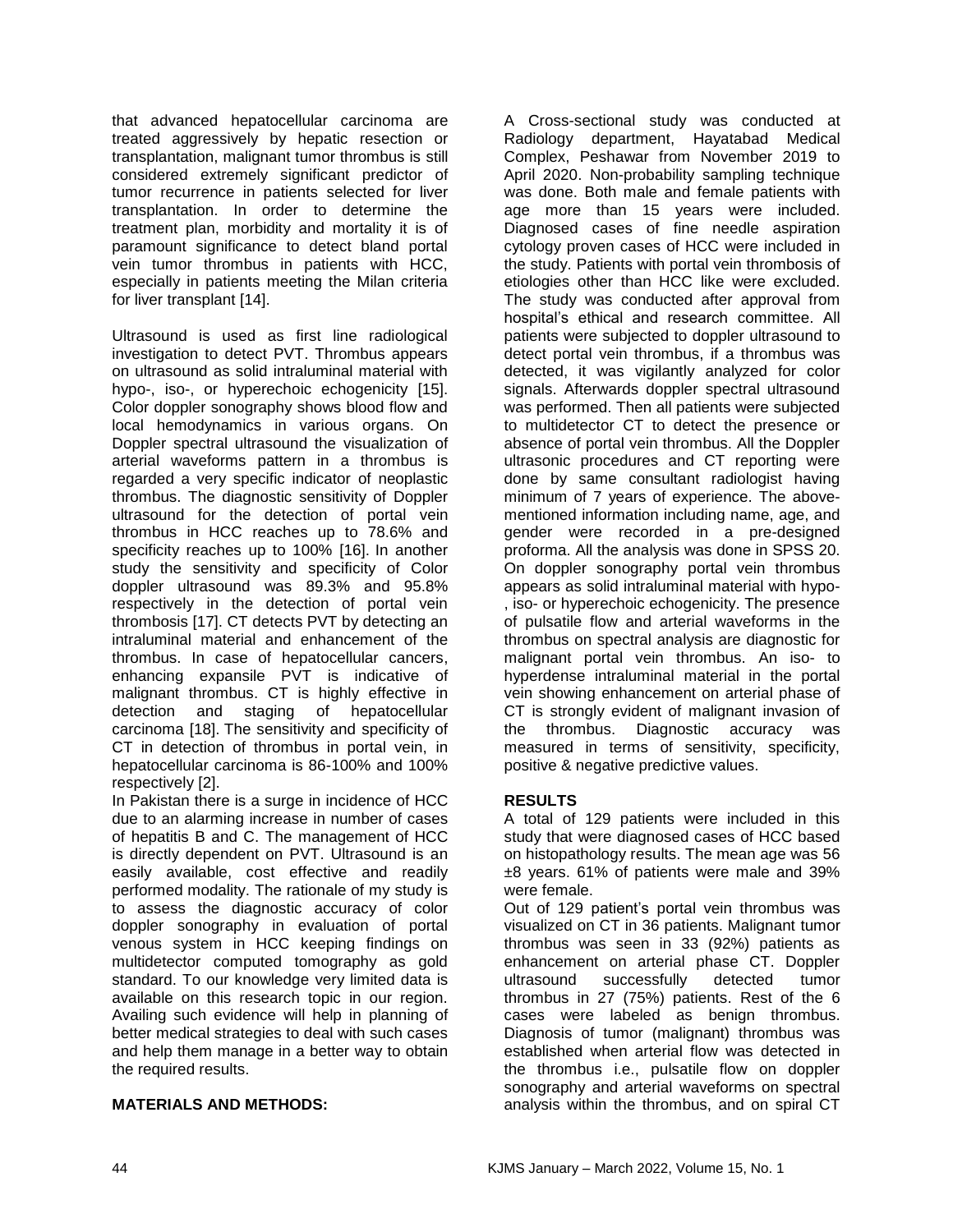enhancement in the thrombus on arterial phase. None of the cases of benign tumor thrombosis on CT were labeled as malignant thrombosis on doppler sonography. Specificity of doppler U/S was 100%. The positive and negative predictive values of the doppler ultrasonography in depicting malignant PVT as compared to CT scan are 100% and 33% respectively.

| Nature of Thrombus | <b>Frequency</b> | <b>IPercent</b> |
|--------------------|------------------|-----------------|
| Yes (Malignant)    |                  | 175             |
| No (Benign)        |                  | 125             |
| Total              | 36               | 100.0           |

**Table 1: Arterial Flow in Thrombus on Doppler U/S**

### **Table 2: Arterial Flow in Thrombus on CT**

| Nature of thrombus | <b>Frequency</b> | <b>IPercent</b> |
|--------------------|------------------|-----------------|
| Yes (Malignant)    | 33               | 192             |
| No (Benign)        |                  |                 |
| Total              | 36               | 100.0           |

## **Table 3: Sensitivity and Specificity of the Doppler Ultrasonography**

### **Sensitivity and Specificity of the Doppler Ultrasonography in depicting Portal vein thrombosis as compared to the CT Scan (Gold Standard)**

|                                                     |                                                            | <b>CT of the Portal Vein</b>  |                                  |       |
|-----------------------------------------------------|------------------------------------------------------------|-------------------------------|----------------------------------|-------|
|                                                     |                                                            | Portal Vein<br>Thrombosis (n) | No Portal Vein<br>Thrombosis (n) | Total |
| <b>Doppler</b><br>Ultrasonography<br>of Portal Vein | Portal Vein<br>Thrombosis<br>Sensitivity%=<br>$a/a+c$      | 32 (89%)                      | 4                                | 36    |
|                                                     | No Portal Vein<br>Thrombosis<br>(Specificity%=<br>$d/b+d)$ | 4                             | 89 (95.7%)                       | 93    |
| Total                                               |                                                            | 36                            | 93                               | 129   |

## **Table 4: PPV and NPV of the Doppler Ultrasonography**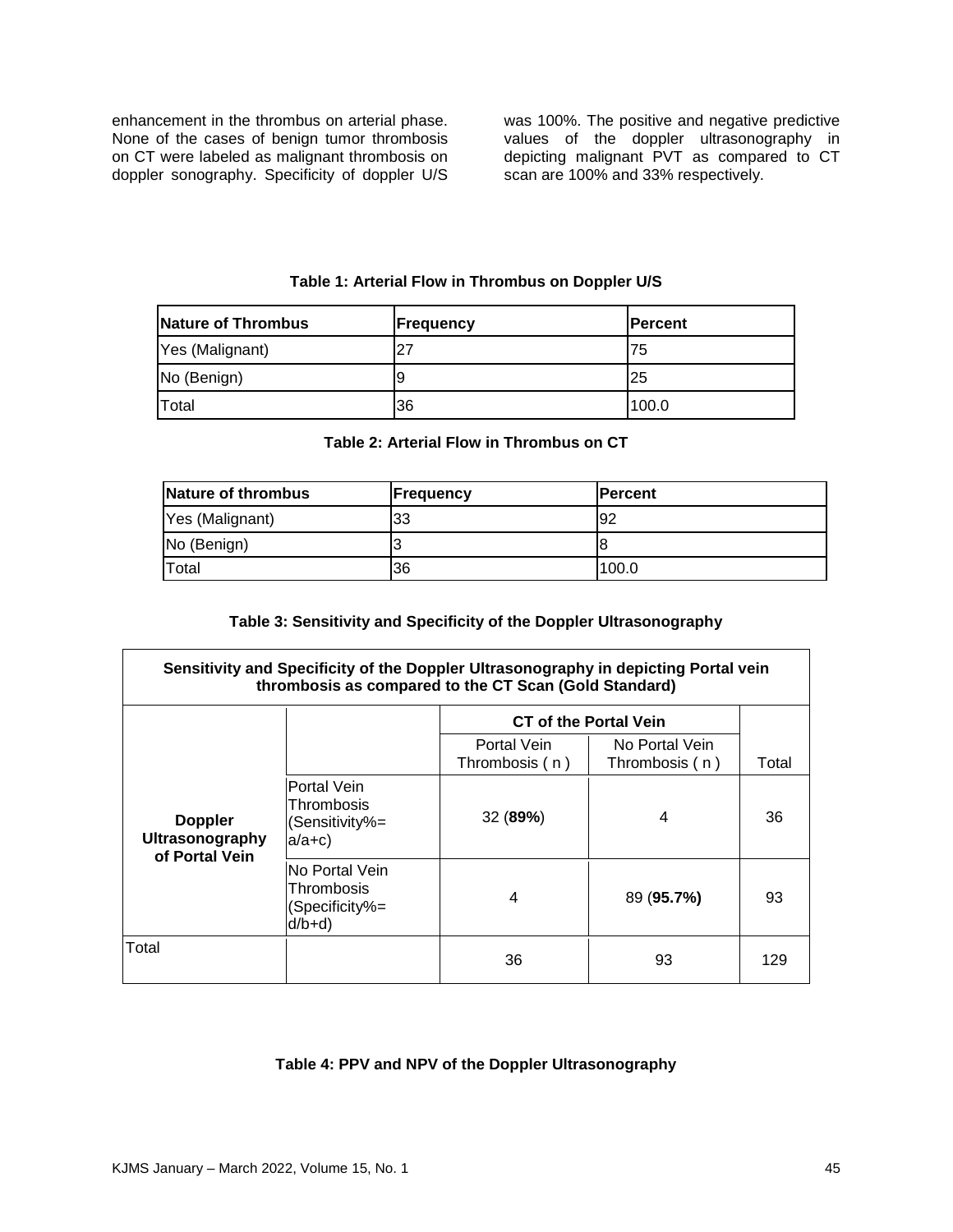| PPV and NPV of the Doppler Ultrasonography in depicting Portal vein thrombosis as<br>compared to the CT Scan (Gold Standard) |                                                   |                               |                                     |       |  |  |
|------------------------------------------------------------------------------------------------------------------------------|---------------------------------------------------|-------------------------------|-------------------------------------|-------|--|--|
|                                                                                                                              |                                                   | <b>CT</b> of the Portal Vein  |                                     |       |  |  |
|                                                                                                                              |                                                   | Portal Vein<br>Thrombosis (n) | No Portal Vein<br>Thrombosis<br>(n) | Total |  |  |
| <b>Doppler</b><br><b>Ultrasonography of</b><br><b>Portal Vein</b>                                                            | Portal Vein<br>Thrombosis<br>(PPV%= a/a+b)        | 32<br>(89%)                   | 4                                   | 36    |  |  |
|                                                                                                                              | No Portal Vein<br>Thrombosis<br>(NPV%=<br>$d/c+d$ | 4                             | 89 (95.7%)                          | 93    |  |  |
| Total                                                                                                                        |                                                   | 36                            | 93                                  | 129   |  |  |

## **DISCUSSION**

 $\Gamma$ 

Hepatocellular carcinoma is one of the leading causes of cancer related deaths in the world [\[1\]](#page-4-0). Persistent hepatitis B and hepatitis C are responsible for over 80% of HCC cases worldwide; increasing the burden of disease at an alarming rate [\[2\]](#page-4-1). As compared to the rest of the world, relatively high rates of incidence are found in South Asia and Africa [\[4\]](#page-4-3).

Presence of cirrhosis greatly affects the survival and prognosis of these patients, limiting therapeutic options and hence shortening the survival time. Patients having both cirrhosis and HCC have the greatest risk of portal vein thrombosis [\[19\]](#page-5-0). Portal vein tumor thrombus in HCC is one of the most significant factors for poor prognosis decreasing the survival time even more [\[20\]](#page-5-1). Surgical resection and transplant are contraindicated in case of malignant portal vein thrombosis. It is associated with increased risk of complications like spread of tumor throughout liver, portal varices and their rupture, hepatic encephalopathy and liver failure [\[21\]](#page-5-2).

On Ultrasound portal vein thrombus appears as intraluminal echogenic area with increased diameter of portal vein, collateral formation and cavernous transformation [\[22\]](#page-5-3). However, the sonographic appearance of the thrombus is not specific. Benign and neoplastic thrombi cannot be distinguished on the basis of their sonographic appearances. The recent progress of sonographic technology has helped not only in diagnosing PVT but has also provided detailed hemodynamics about portal vein thrombi etiology. It is a helpful tool in differentiating noninvasively, benign and malignant thrombi,

attaining increased specificity and sensitivity. The arterial flow detected in the thrombus is very specific in diagnosing thrombus of neoplastic etiology [\[23\]](#page-5-4).

٦

HCC is complicated by portal vein thrombosis in up to 44% of cases [\[24\]](#page-5-5). In our study comprising of 129 patients, frequency of portal vein thrombosis was 28%.

Doppler sonography is helpful tool in detecting vascularity in a thrombus. Arterialization in a neoplastic thrombus is easily detected both on color and spectral Doppler ultrasounds in the form of arterial waveform patterns. These are readily differentiated from venous flow because of their pulsatile nature. In few patients it was difficult to perform spectral ultrasound either because of anatomical location of thrombus or due to patient noncooperation. In our study, sensitivity of doppler sonography in detecting arterial flow in the malignant thrombus was 82%. Tanaka K, et al. [\[25\]](#page-5-6) in their study, found 89% sensitivity, while Rossi S, et al. [\[26\]](#page-5-7) determined 86.7% sensitivity of color doppler sonography. The specificity of doppler sonography in detecting malignant thrombus was 100% in our study which was the same as that of sensitivity shown by of Tanaka K, et al. [\[25\]](#page-5-6) in their study.

This study shows that color Doppler sonography reliably demonstrates portal venous system anatomy and pathological changes including thrombus. The high sensitivity and specificity demonstrated makes Doppler sonography a useful tool in our setup because of its easy availability, no radiation/ contrast complications and less financial burden on poor patients. It is thus beneficial as it reduces extra diagnostic measures, specifically invasive ones like liver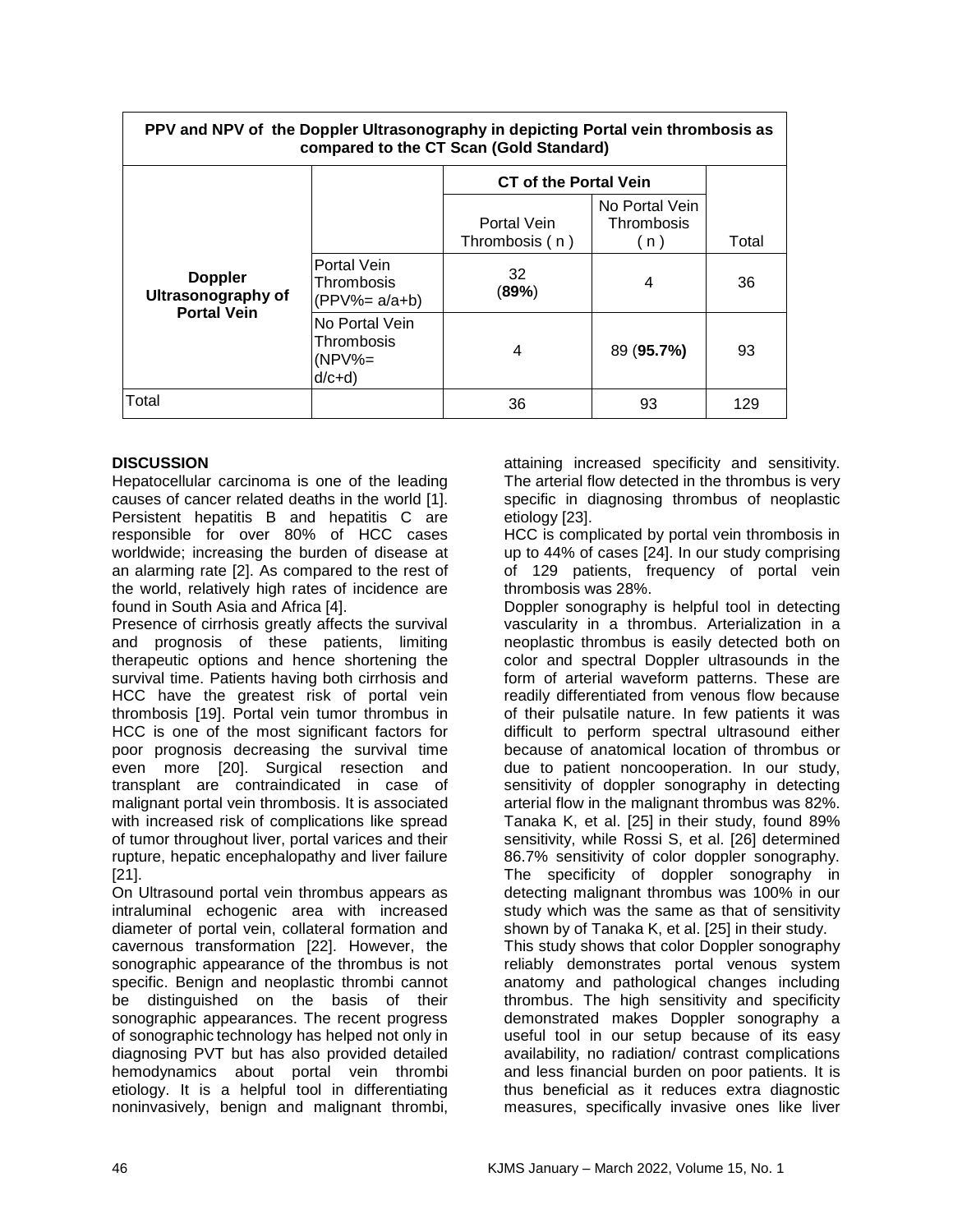biopsy along with avoiding irrelevant therapeutic procedures. Having said that, we must note that main limitations of sonography are patient cooperation, poor visualization of splanchnic vessels, difficulties caused by large hepatic lesions or lobar hypertrophy, anatomical changes, pneumobilia and operator dependency.

### **CONCLUSIONS**

Color doppler sonography is a reliable diagnostic tool for demonstrating portal vein thrombosis in hepatocellular carcinoma.

### **DECLARATIONS**

**Authors' contributions:** RS designed and collected the data with drafting of manuscript, MS designed and reviewed the manuscript, MRK collected the data for the manuscript, MA analyzed the data, GW collected data for the manuscript, NT, reviewed the manuscript.

**Conflicts of Interests:** authors declared no conflict of interest. **Funding:** none.

## **REFERENCES**

- <span id="page-4-0"></span>1. Kalinin, D., E. Solodinina, and E.J.U.o.D.L.f.L.R. Usova, Pancreatic Hemangioma. 2010. **15**(4): p. 26.
- <span id="page-4-1"></span>2. Phulpoto, J.A., et al., Prevalence of hepatocellular carcinoma in cirrhotic patients of Northern Sindh attending liver clinics at Ghulam Mohammad Mahar Medical College Hospitals Sukkur and Khairpur. 2012. **11**(1): p. 29- 33.
- <span id="page-4-2"></span>3. International Agency for Research on Cancer. Liver. World Health Organization. [cited 2020; Available from: [http://gco.iarc.fr/today/data/factsheets/c](http://gco.iarc.fr/today/data/factsheets/cancers/11-Liver-fact-sheet.pdf) [ancers/11-Liver-fact-sheet.pdf.](http://gco.iarc.fr/today/data/factsheets/cancers/11-Liver-fact-sheet.pdf)
- <span id="page-4-3"></span>4. Butt, A.S., Z. Abbas, and W.J.H.m. Jafri, Hepatocellular carcinoma in pakistan: where do we stand? 2012. **12**(10 HCC).
- <span id="page-4-4"></span>5. Adami, H.-O., D. Hunter, and D. Trichopoulos, Textbook of cancer epidemiology. 2008: Oxford University Press.
- <span id="page-4-5"></span>6. Fong, Y., et al., Cancer of the Liver. 2015. **123**.
- <span id="page-4-6"></span>7. Saaed, F.M. and J.E.J.m. Ongerth, Prevalence of hepatitis B and hepatitis C in migrants from sub-Saharan Africa

newly arrived at Al Kufra in SE Libya in transit toward Europe. 2022.

- <span id="page-4-7"></span>8. Kim, H.-s. and H.B.J.C.g.r. El-Serag, The epidemiology of hepatocellular carcinoma in the USA. 2019. **21**(4): p. 1- 8.
- <span id="page-4-8"></span>9. Poddar, N., et al., Hepatocellular carcinoma presenting as an incidental isolated malignant portal vein thrombosis. 2012. **43**(3): p. 486-489.
- <span id="page-4-9"></span>10. Bae, J.S., et al., How to best detect portal vein tumor thrombosis in patients with hepatocellular carcinoma meeting the Milan criteria: gadoxetic acidenhanced MRI versus contrastenhanced CT. 2020. **9**(3): p. 293-307.
- <span id="page-4-10"></span>11. Spârchez, Z., et al., B-mode and contrast enhanced ultrasound guided biopsy of portal vein thrombosis. Value in the diagnosis of occult hepatocellular carcinoma in liver cirrhosis. 2010. **12**(4): p. 286-294.
- <span id="page-4-11"></span>12. Zhang, X.B., et al., Hepatocellular carcinoma with main portal vein tumor thrombus: treatment with 3‐dimensional conformal radiotherapy after portal vein stenting and transarterial chemoembolization. 2009. **115**(6): p. 1245-1252.
- <span id="page-4-12"></span>13. Catalano, O.A., et al., Differentiation of malignant thrombus from bland thrombus of the portal vein in patients with hepatocellular carcinoma: application of diffusion-weighted MR imaging. 2010. **254**(1): p. 154-162.
- <span id="page-4-13"></span>14. Panel, C.P.G. and E.A.f.t.S.o.t.L.J.J.o. hepatology, EASL clinical practice guidelines: drug-induced liver injury. 2019. **70**(6): p. 1222-1261.
- <span id="page-4-14"></span>15. Jha, R.C., S.S. Khera, and A.D.J.A.J.o.R. Kalaria, Portal vein thrombosis: imaging the spectrum of disease with an emphasis on MRI features. 2018. **211**(1): p. 14-24.
- <span id="page-4-15"></span>16. Yang, L., et al., Ultrasound-guided fine needle aspiration biopsy in differential diagnosis of portal vein tumor thrombosis. 2005. **4**(2): p. 234-238.
- <span id="page-4-16"></span>17. Alam, S. and R.J.J.o.t.P.M.A. Pervez, Validity of colour doppler sonography for evaluation of portal venous system in hepatocellular carcinoma. 2013. **63**(3): p. 365-368.
- <span id="page-4-17"></span>18. Silverman, P.M. and J.J.C.I. Szklaruk, Controversies in imaging of